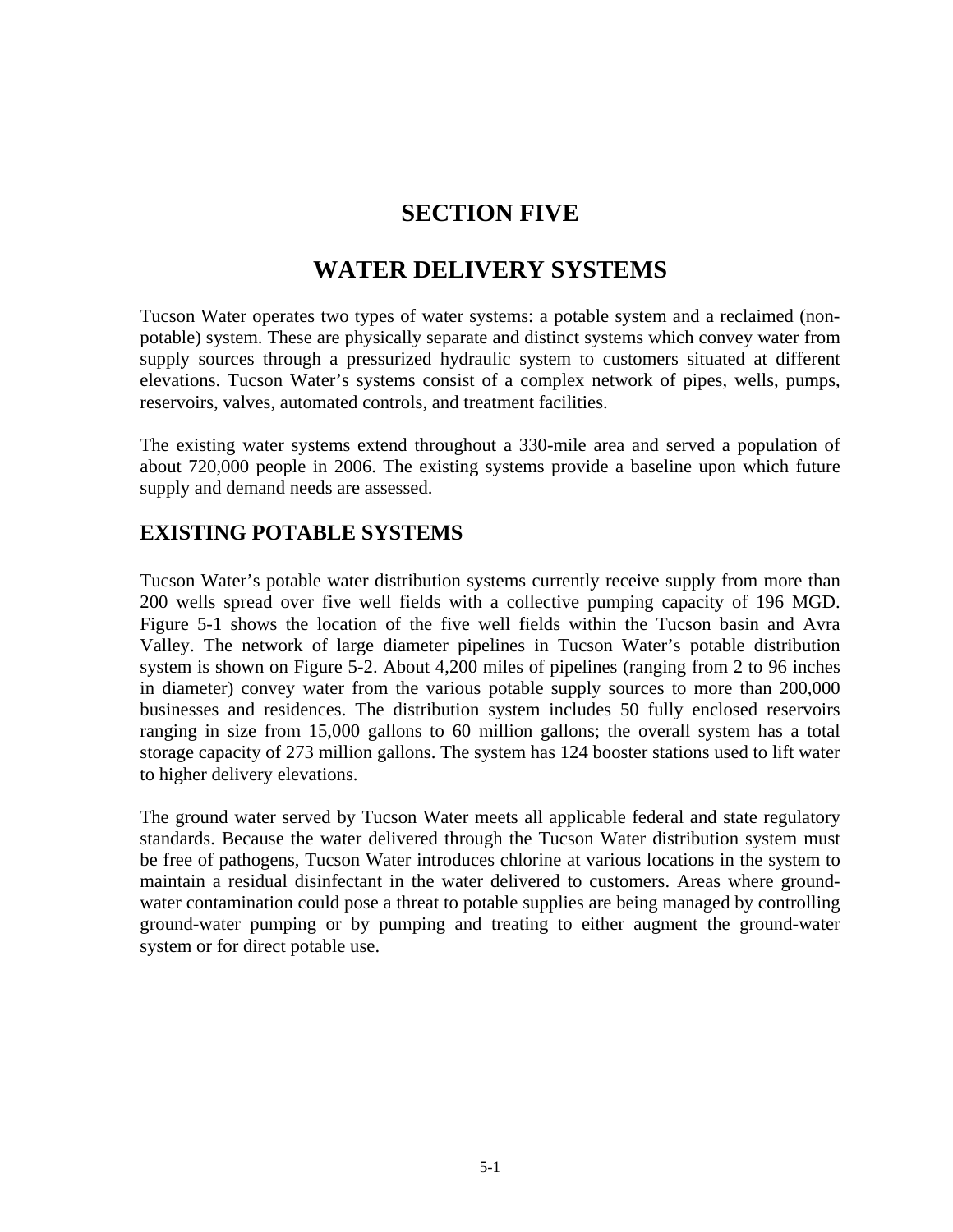

**Figure 5-1**: Tucson Water's Well Fields in 2006.



**Figure 5-2:** Tucson Water's Potable Distribution System in 2006.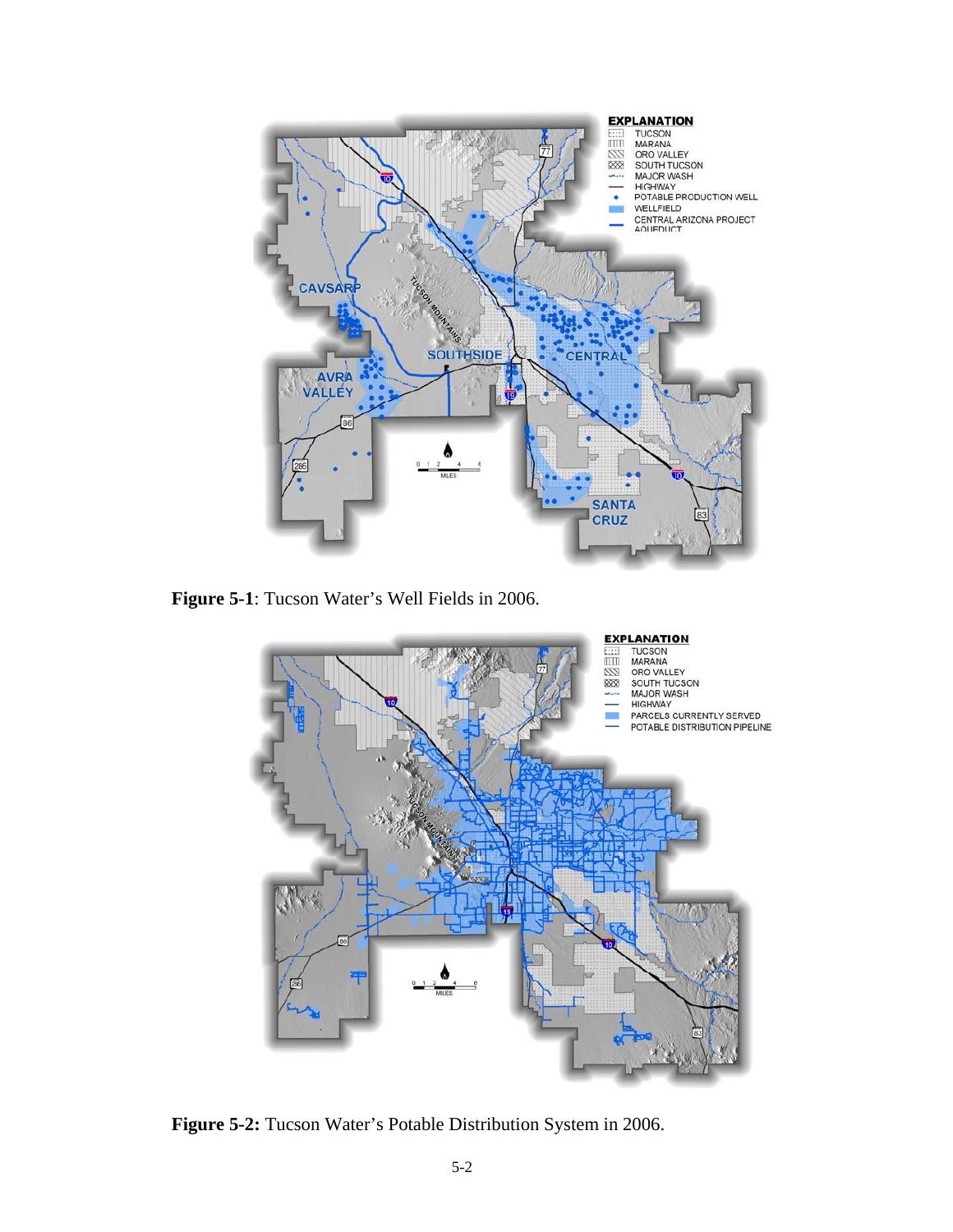#### **EXISTING RECLAIMED WATER SYSTEM**

Tucson Water has operated a reclaimed water system since 1984. The reclaimed system takes secondary effluent from Pima County's Roger Road Wastewater Treatment Plant, further treats it through filtration and chlorination, and delivers it for turf irrigation and other nonpotable uses. The Utility delivered 14,168 acre-feet of reclaimed water through its reclaimed system in 2006. Of this total, 11,983 acre-feet of reclaimed water were utilized within the Tucson Water service area with the balance exported to Pima County and the Town of Oro Valley. Reclaimed usage in 2006 constituted about nine percent of total water demand for the Utility. The layout of the reclaimed water system is shown on Figure 5-3.



**Figure 5-3:** Tucson Water's Reclaimed Distribution Pipeline System in 2006.

The Utility's Reclaimed Water Treatment Plant is permitted to treat up to 10 MGD. The Sweetwater Recharge Facilities are permitted to annually recharge and recover up to 6,500 acre-feet of reclaimed water to meet seasonal peak demand requirements. The Utility plans to expand its annual recharge and recovery capacity at the Sweetwater Recharge Facilities up to 13,000 acre-feet by optimizing the operation of existing infrastructure and by constructing additional recharge and recovery facilities. The recovered effluent is blended with filtered water from the Reclaimed Water Treatment Plant, disinfected with chlorine, and boosted to customers through the reclaimed water distribution system. The total delivery capacity of blended water from the Reclaimed Water Treatment Plant and the Sweetwater Recharge Facilities is currently 27 MGD with plans to expand it to 33 MGD in 2009. In addition, the reclaimed water system receives about 2.5 MGD from the Randolph Park Water Reclamation Facility and up to 2.5 MGD from the Santa Cruz River Managed Underground Storage Facility.